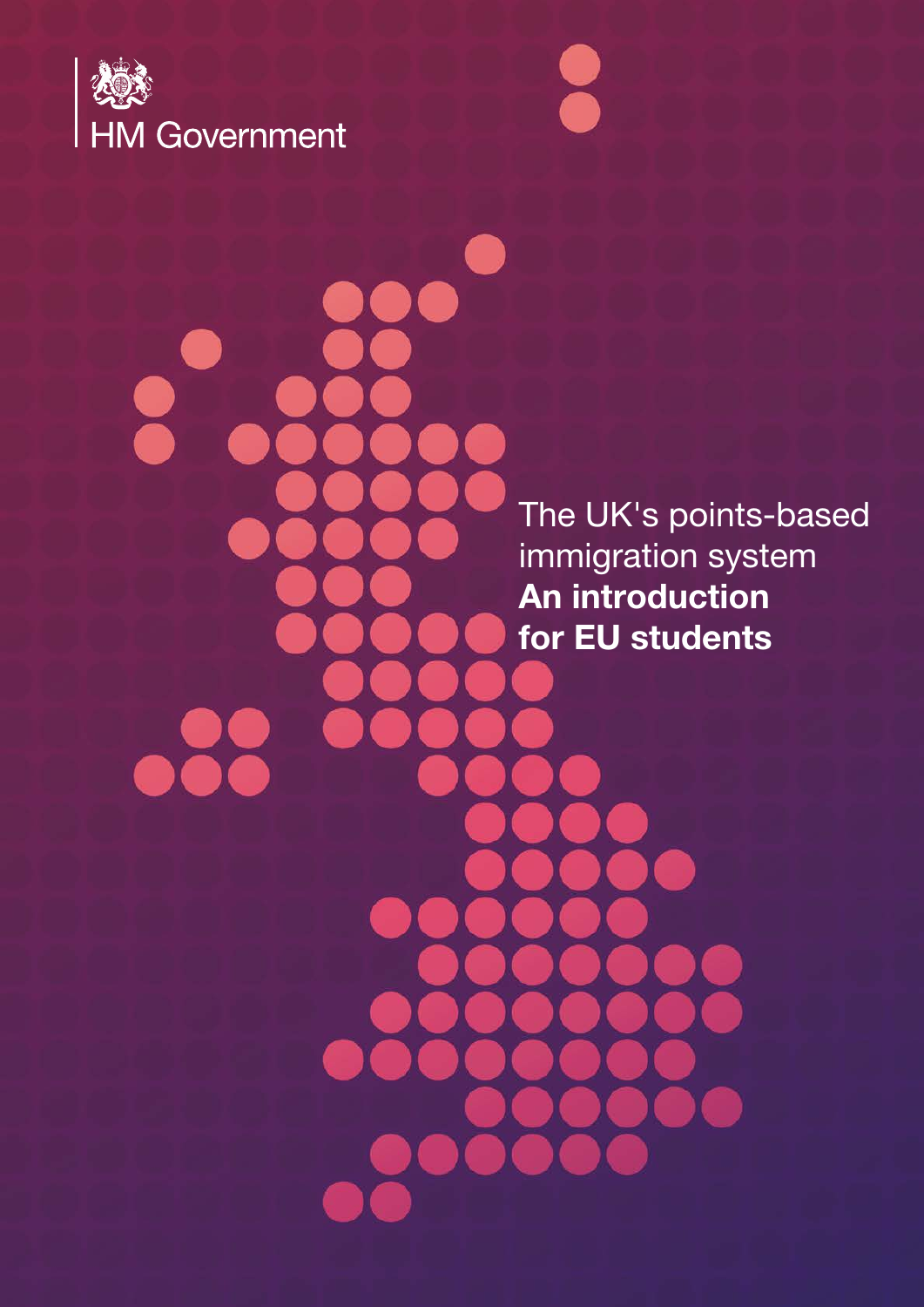### The UK's points-based immigration system: An introduction for EU students

The UK left the European Union on 31 January 2020 and from 1 January 2021, the UK will implement a points-based immigration system (PBS).

This means from 1 January 2021, if you do not already live in the UK or have rights under the Withdrawal Agreement, you will need to meet specific requirements and apply through the PBS to study in the UK. You will also need to pass relevant checks, including UK criminality checks. You can continue to visit the UK for up to 6 months, without applying for a visa and may participate in a wide range of activities, including tourism, visiting family and friends, short term study and business-related activities, such as events and conferences.

Irish citizens are exempt from the UK's points-based immigration system and there will be no change to the arrangements for the Common Travel Area.

The UK has a world-leading education sector and will continue to welcome the talented and high potential students to universities, further education and English language colleges, and independent schools. There will be no limit on the number of international students who can come to the UK to study, and the UK will seek to increase the number of international students in higher education.

We are also making it easier for the best international graduates to secure skilled jobs in the UK and contribute to the UK's economic growth with our new Graduate visa. It will allow international students who have completed undergraduate and master's degrees in the UK to stay for two years and those who have completed a PhD to stay for three years.

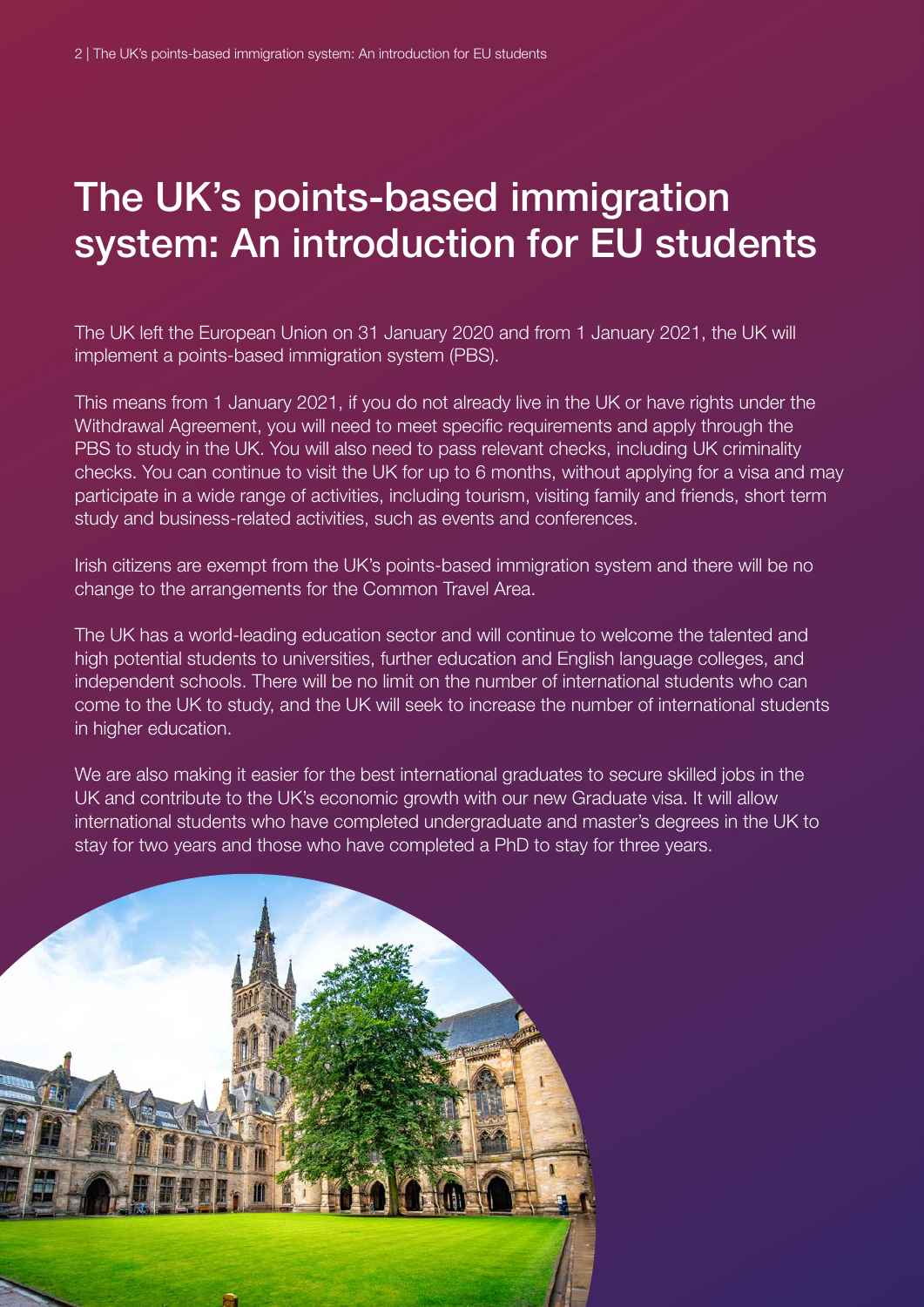#### EU citizens already living in the UK

Please note that 'EU citizens' referred to in this guidance can be read to include EU, EEA and Swiss citizens.

If you're an EU citizen living in the UK by 31 December 2020, you and your family can apply to the EU Settlement Scheme to continue living in the UK after 30 June 2021. The deadline for applying is 30 June 2021.

To find out more about the EU Settlement Scheme and apply, visit [GOV.UK](http://www.gov.uk/settled-status-eu-citizens-families)

#### Student visa

If you are 16 or over, you may be eligible to apply for a Student visa to study in the UK at a registered sponsoring institution. The full register of sponsoring institutions will be published online on [GOV.UK](http://GOV.UK)

You will need to complete an application, pay an application fee, and have a current passport or other valid travel document.

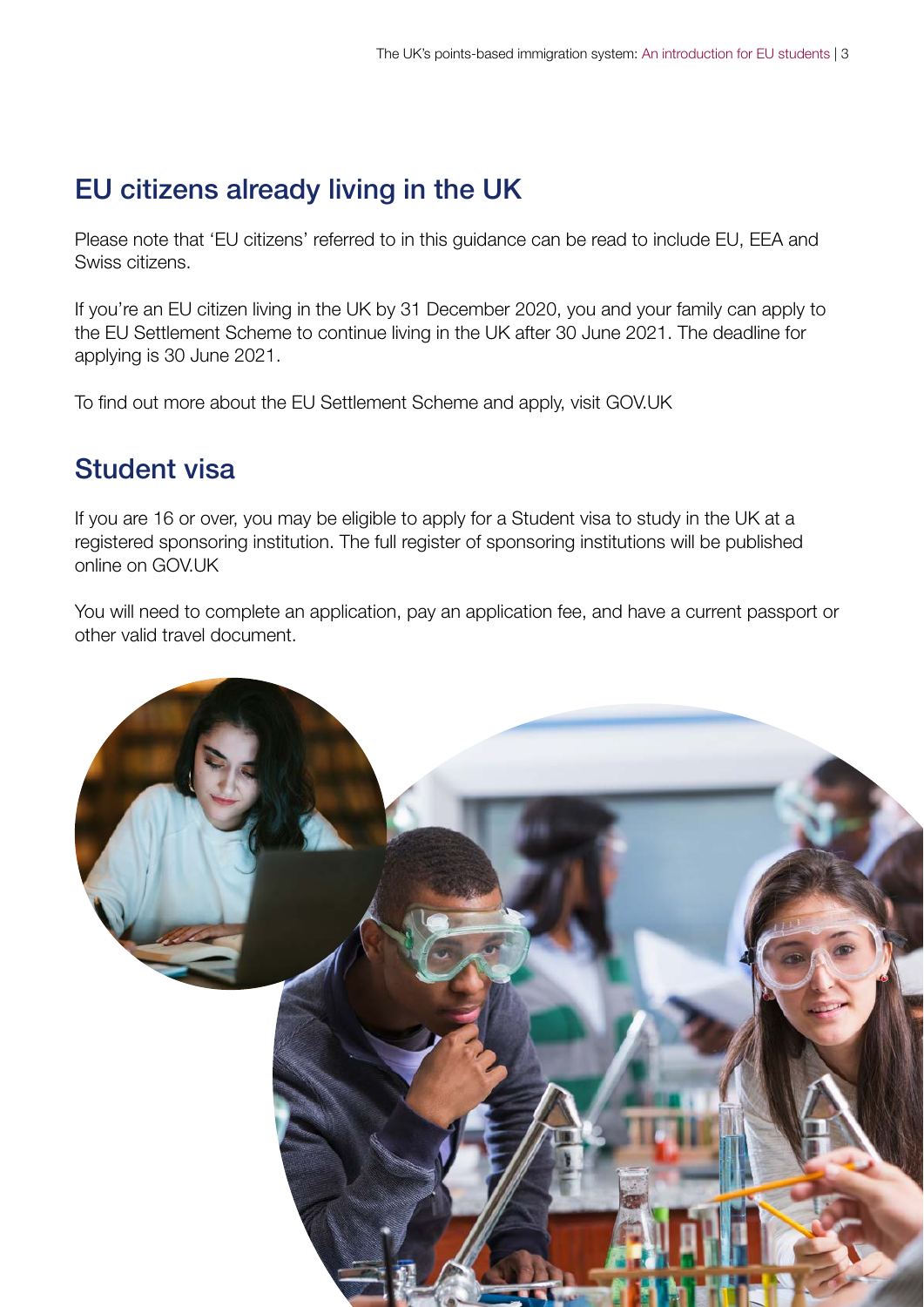# **Eligibility**

To be eligible to apply for a Student visa, you need to be able to score 70 points. Points are non-tradeable, which means you will need to meet all the requirements. You will be awarded points for meeting the requirements of the route as set out in the table below:

| <b>Points type</b> | <b>Requirements to be met</b>                                                                                                                                                              | <b>Number of points</b> |
|--------------------|--------------------------------------------------------------------------------------------------------------------------------------------------------------------------------------------|-------------------------|
| <b>Study</b>       | Confirmation of Acceptance for Studies<br>(CAS) requirement<br>Course requirement<br><b>Approved Qualification requirement</b><br>Level of Study requirement<br>Place of Study requirement | 50                      |
| Financial          | <b>Financial requirement</b>                                                                                                                                                               | 10                      |
| English language   | English language requirement                                                                                                                                                               | 10                      |

The listed requirements set out in the table above mean that to successfully apply for a Student visa, you must demonstrate that:

- you have an unconditional offer from an approved sponsoring institution. When you apply for a Student visa, you will need to provide your reference number from the Confirmation of Acceptance for Studies (CAS) which is provided by your education provider once they've offered you an unconditional place on a course
- you are taking a course that leads to an approved qualification at an appropriate level of study
- you have any relevant academic qualifications needed to undertake the course
- you genuinely intend to study in the UK
- you can financially support yourself during your studies in the UK
- you can speak, read, write and understand English to the required standard for the level of course you intend to study.

In addition to this, you will need to demonstrate the following if you are under 18:

- proof of parental or other legal guardian(s) consent and their relationship to you
- suitable care arrangements are in place for you in the UK.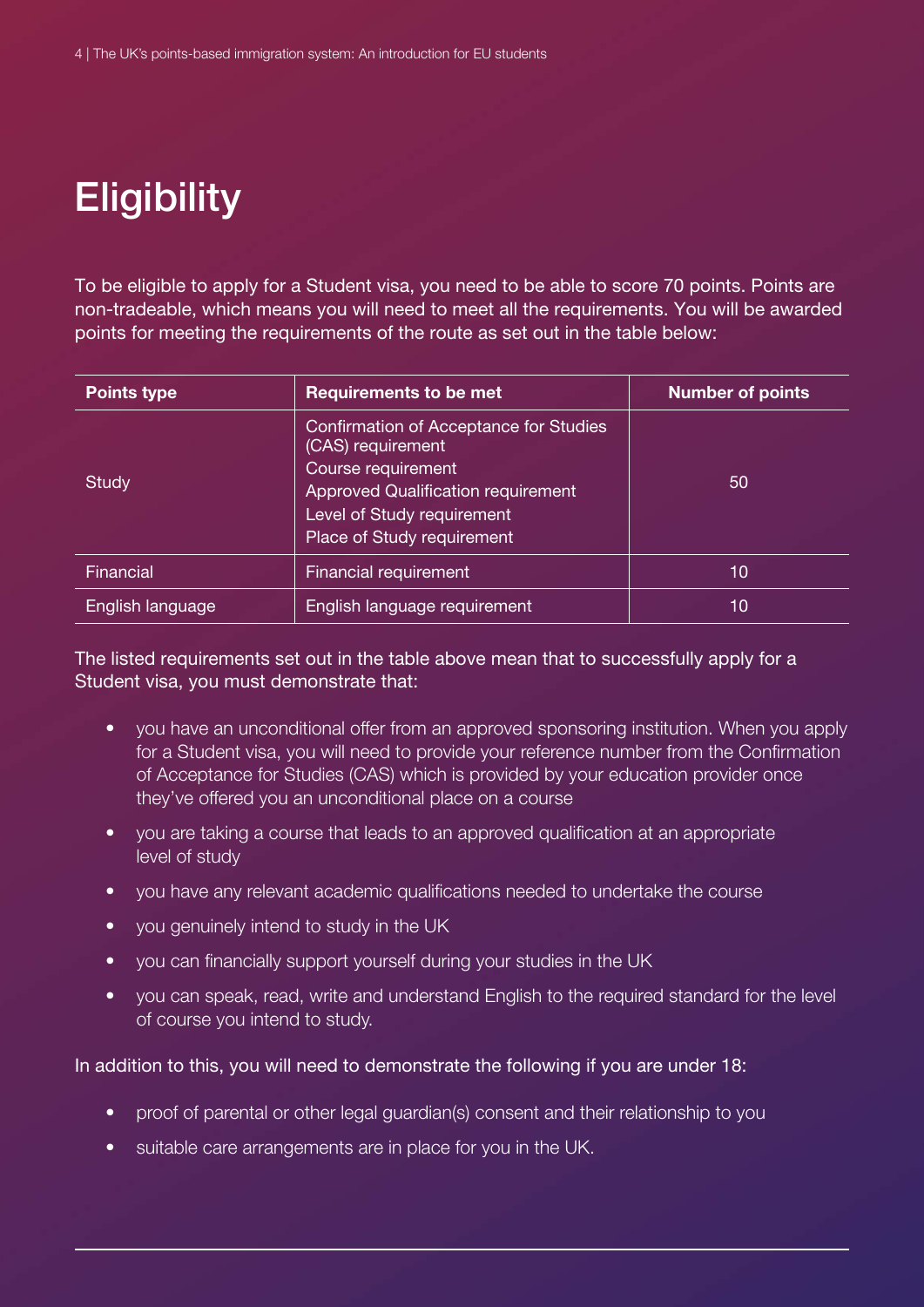## Applying for a Student visa

You will be able to apply for a Student visa up to 6 months before your intended course starts in 2021.

Most people will be able to complete their application, including identity verification, using a smartphone app. Some applicants may need to attend a Visa Application Centre, if they are unable to access the app, or if they do not have a biometric passport. More details on the application process will be available on [GOV.UK](http://GOV.UK) at a later date.



A student application costs £348. You must pay the same amount for any dependants.

You will need to pay the Immigration Healthcare Surcharge as part of your application. Paying the Immigration Health Surcharge gives you access to the UK's National Health Service (NHS). As a student, you will receive a 25% discount on the Immigration Health Surcharge.

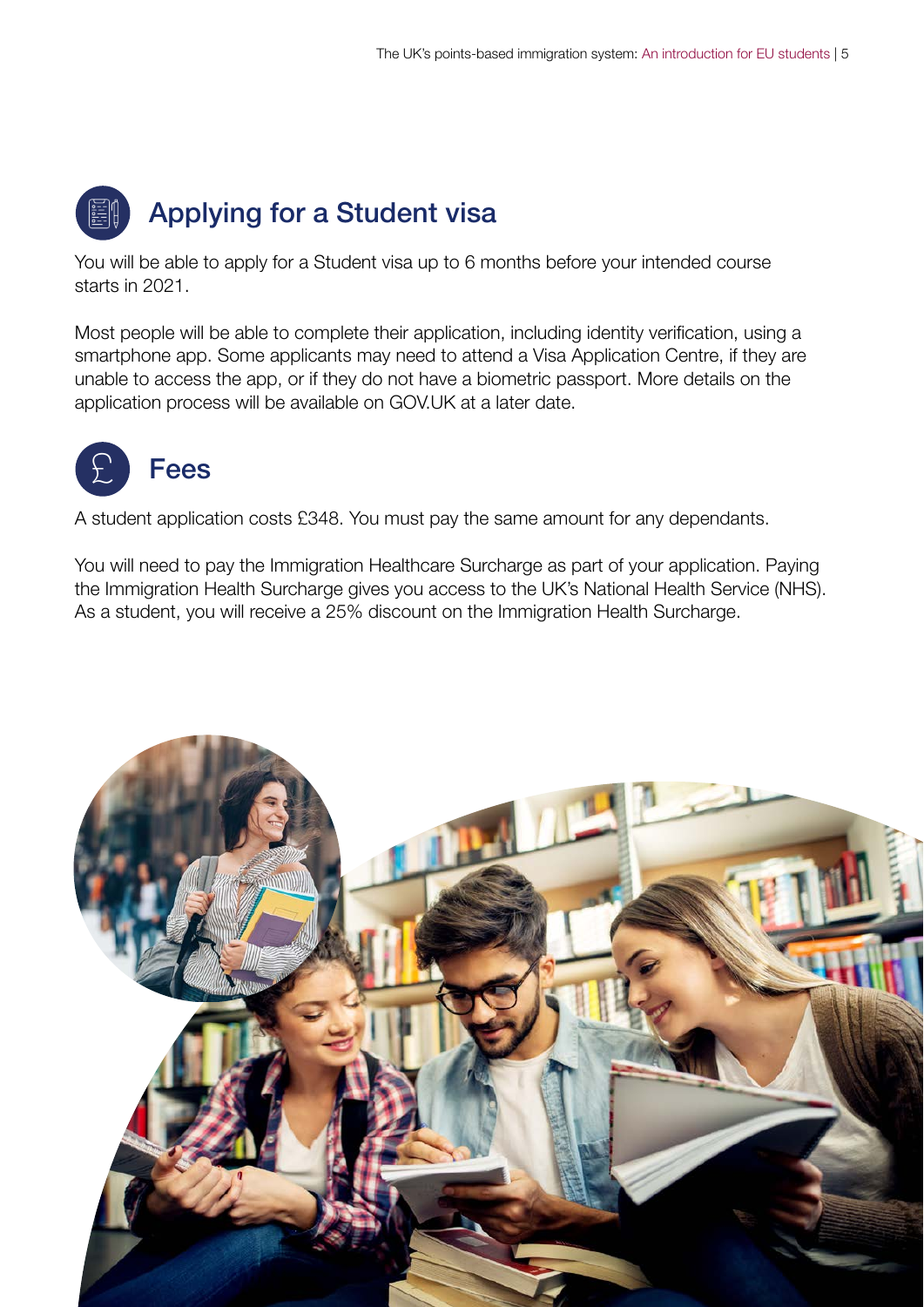

#### **Dependants**

If you are studying at master's level or above on a course lasting 9 months or more, or you are a UK Government sponsored student on a course lasting 6 months or more, you are entitled to bring dependants when you apply to study in the UK. A dependant may include:

- your spouse
- your unmarried partner with whom you have a subsisting relationship
- your child under 18 years old.

A separate application must be made for dependants. The same fees and Immigration Health surcharge will apply.

#### Booking your travel

We advise you not to confirm any travel arrangements until your application to study in the UK has been approved. Our processing times vary according to the type of application and may take longer during busy periods.

When making your journey to the UK, you will need to travel with the same document you made your application with.



#### Working while studying in the UK

Depending on the level of study and your sponsoring institution, you may be able to take up part time work in the UK alongside your studies.

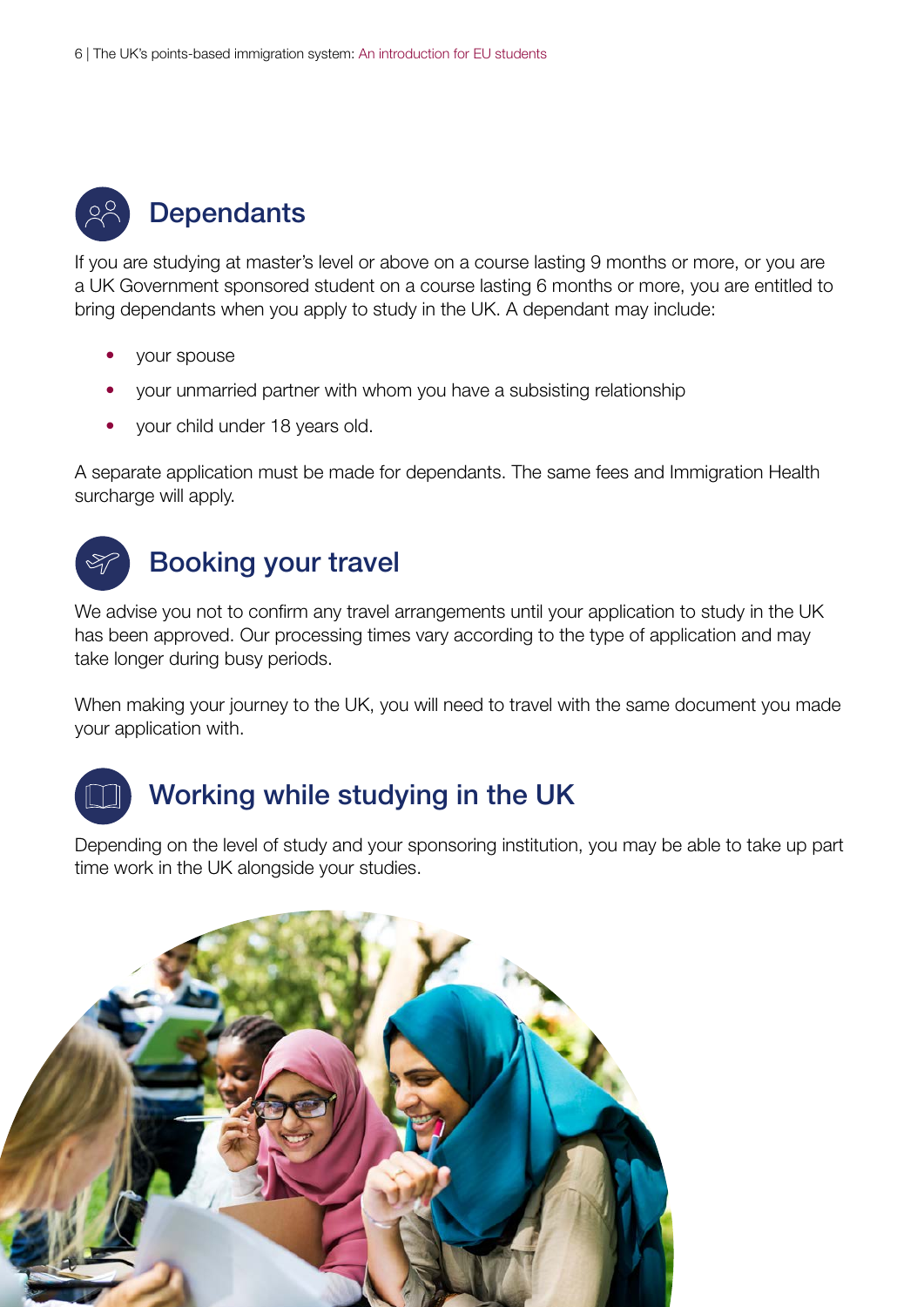### After your studies

If you successfully complete a degree at undergraduate level or above in the UK, you will be able to apply for a Graduate visa to stay and work or look for work for a maximum period of 2 years (3 years for PhD students) after completing your studies.

This visa route will open in summer 2021 to international students who have completed a course at a higher education provider, with a track record of compliance with the UK Government's immigration requirements.

You will also be able to move into different visa routes if you have a suitable job offer from a sponsor and can meet the requirements of a route.



#### Child Student visa

There will be a separate visa route for child students. You may be eligible to apply for a Child Student visa if you are aged between 4-17 years old and can demonstrate:

- proof of parental or other legal guardian(s) consent and their relationship to you
- suitable care arrangements are in place for you in the UK
- you are at least 4 years old and under 18 years old and studying at an independent school
- you genuinely intend to study in the UK, if you are 16 years or older
- you meet academic ability and maintenance requirements
- you have an unconditional offer from an approved sponsoring institution. When you apply for a Child Student visa, you will need to provide your reference number from the Confirmation of Acceptance for Studies (CAS) which is provided by your education provider once they've offered you an unconditional place on a course.

Final details on the points-based immigration system will be published later this year.

For more information on the points-based immigration system and to sign up for email alerts, visit [GOV.UK](https://www.gov.uk/guidance/new-immigration-system-what-you-need-to-know)